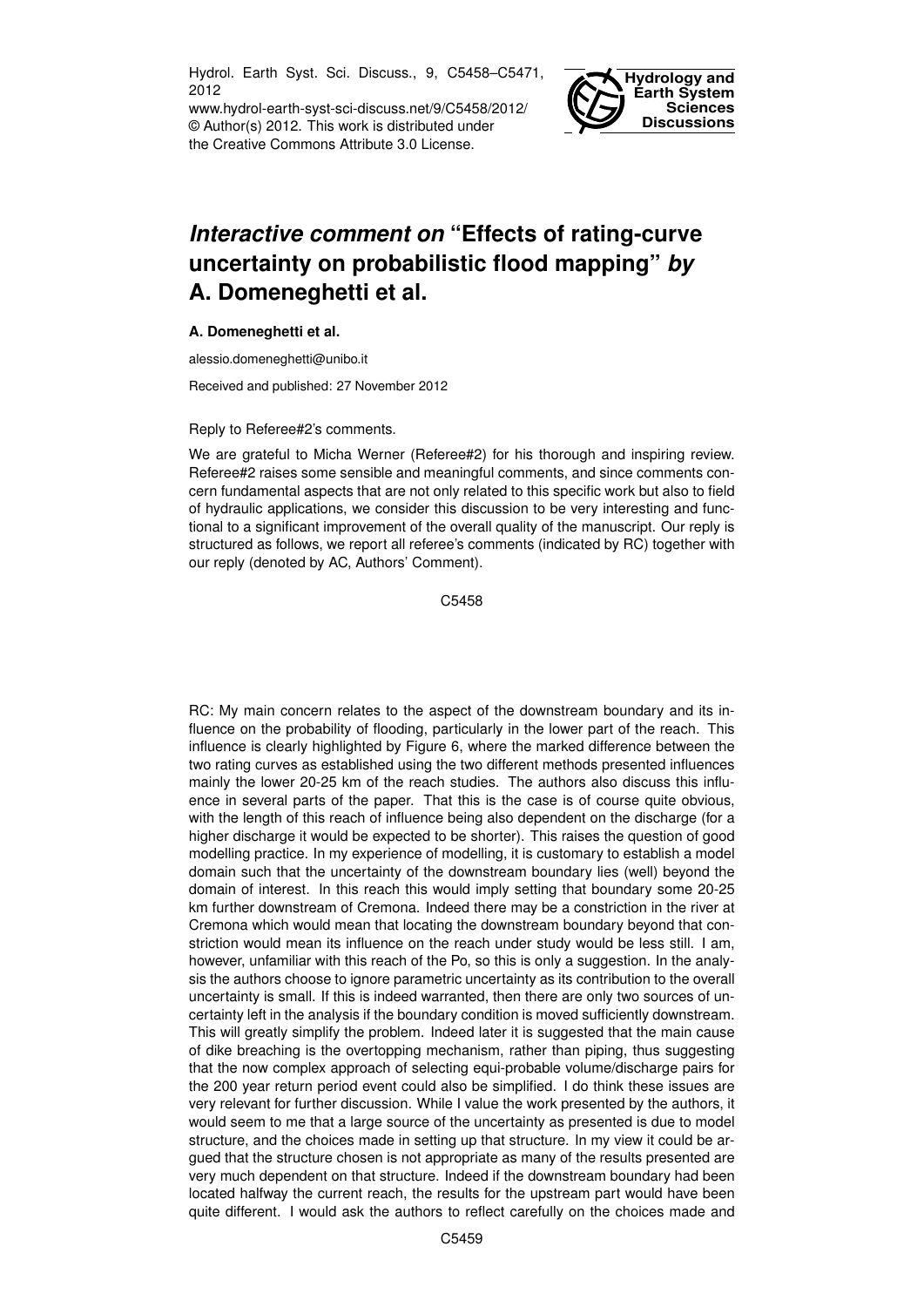add these to the discussion. While I agree that the discussion with the decision maker is responsible for making the actual decisions, it is the responsibility of the hydrologist to present results based on an appropriate model structure.

AR: In this comment Referee#2 raises some major comments that, for the sake of brevity, can be summarized into two points: i) the opportunity to extend the hydraulic model downstream the Cremona section; ii) the suitability of the model structure chosen for the main aim of our work. Concerning the point i), we certainly agree with Referee#2 when he highlights the existence of a good modeling practice which suggests (one should probably add "when possible") to set the downstream boundary condition well beyond the domain of interest to reduce its influence. However, this is the very focus of our manuscript. Being aware of the influence of the downstream boundary condition in subcritical flow conditions, we are exactly interested in better understanding and possibly quantifying the effect of the uncertainty in the downstream boundary condition on the evaluation of dike breaches and flood probabilities, uncertainty that is seldom considered in practical applications. Since the effects of rating-curve uncertainty on flood hazard mapping is in fact the main goal of our investigation, we deliberately referred to a case in which we set the boundary condition at the downstream end of the considered river reach. Also, concerning this point we would like to stress a couple of aspects, which we deem to be not marginal: 1) our analysis is not the outcome of a commissioned research work, to be used by decision-makers of a given public body, quite the opposite, it is an analysis designed and performed specifically to address a particular issue (i.e. effects of rating-curve uncertainty) , which we consider to be still relevant and open and was recently addresses by other Authors in different contexts (e.g. Pappenberger et al., 2006, referring to a 1D-hydraulic model); 2) setting the downstream boundary condition beyond the influence point does not answer to our science question (philosophical issue), and, more importantly, is not always viable or applicable in the real world (practical issue). For example, what if the modeler cannot set the downstream condition far enough due to lack of data? Perhaps, under such circumstances, s/he would like to know if and how the uncertainty in the downstream

C5460

boundary condition impacts his/her computations. Furthermore, the application of a "back of an envelope calculation" for the estimation of backwater effect could (largely) underestimate the effects of such an uncertainty. Considering our case study and referring for example to Samuels (1989) for a rough estimation of the backwater effect, it is possible to evaluate the order of magnitude of the backwater length, obtaining a value of about ∼13km, which is half of the distance where we experienced significant impact of the uncertainty on the downstream boundary condition (i.e. 25-35 km). As a matter of fact, the upstream influence length of the rating curve uncertainty, 25-35km, is a result of our analysis and it was not expected nor retrievable from "back of an envelope calculations". In conclusion, since the point raised by Referee#2 is, in general, absolutely appropriate, we will revise the manuscript highlighting this point and discussing it in detail. Concerning point ii), the reason why we adopt a bivariate approach for flood estimation is that we do not know, before the application, what could be the main cause of dike breaching. We are not suggesting as a starting hypothesis that all breaches are due to overtopping since this observation comes from the results of the investigation. As a matter of fact in this area some piping phenomena have being experienced in the past and could not be excluded a priori. In this condition the shape of the flood event and the duration time of high water level into the river could strongly influence dike-breaching mechanisms, activating piping or micro-instability phenomenon which may be not observed for high peak and low volume event. Furthermore, even in the case that all dike breaches are due to overtopping the shape of the flood event and its overall flood volume could influence the amount overflowed, and consequently the floodable area. Nevertheless, a further clarification on that point will be added to the manuscript.

RC: Another question that should be addressed is that the probabilistic flood maps presented are in my mind marginal probabilities, as these present the probabilities of inundation, given uncertainty, for the 200 year return period event. The real probability of flooding would need to be derived by assessing the different return periods, each with their uncertainty. This would reveal that the probability of inundation of in partic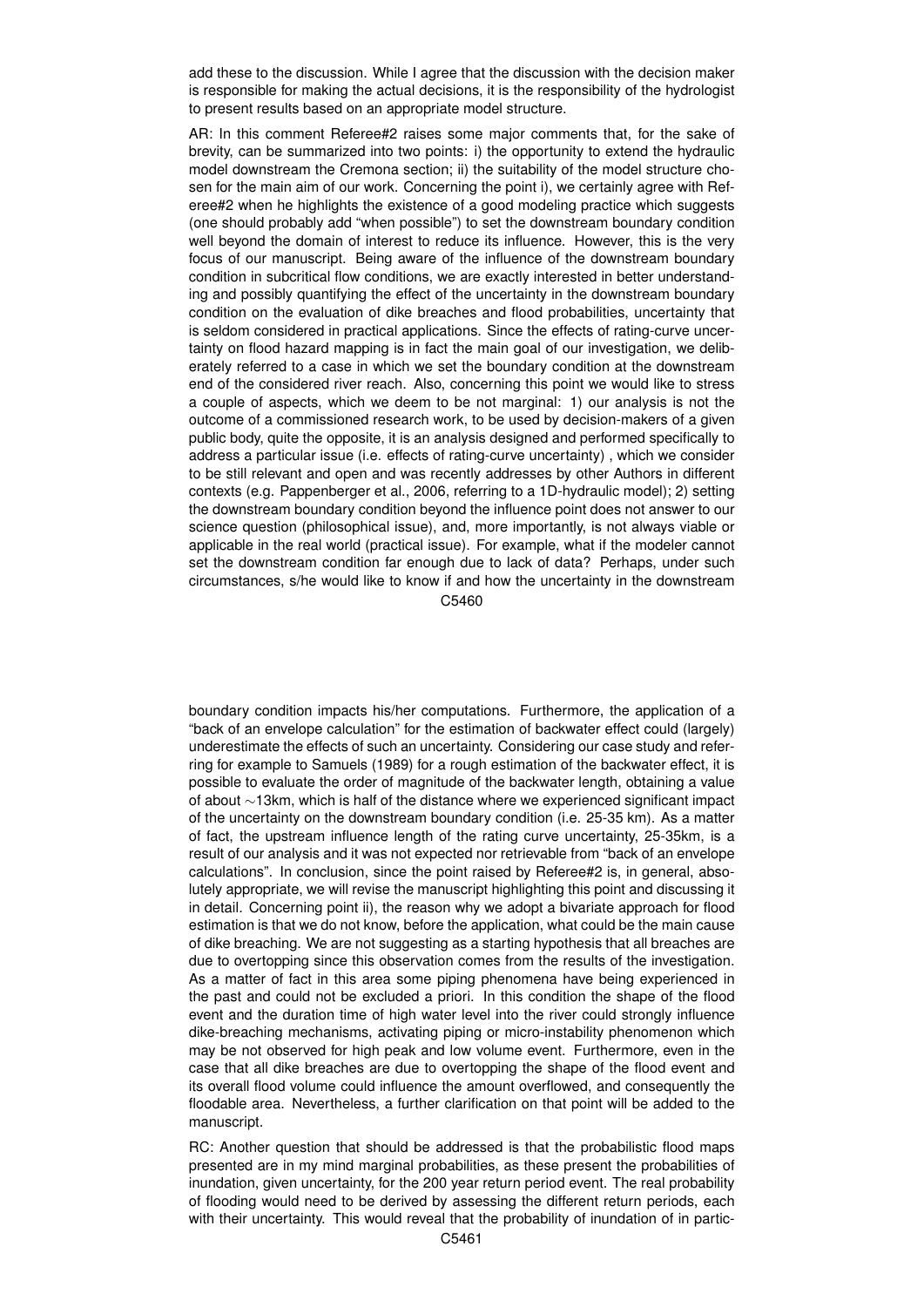ular the area on the right bank in the lower part of the study is quite a bit higher than 0.005, as found from the joint probability of return periods and uncertainty. This raises the question on how this information is then communicated to the decision maker, who as suggested will need to make the decision (rather than the hydrologist). Currently the authors suggest that results such as those presented will provide adequate information to the decision maker in making an informed decision, and thereby reduce as suggested the danger posed by making decisions on a deterministic map only. It would be a benefit to the paper if this discussion could be explored further – in particular the question on how "realistic" the uncertainties presented are (i.e. do these represent the true uncertainty, or could these be biased depending on the decisions made by the modeller). Related to this last point, the authors often mention that there is an over-prediction or an under-prediction of the uncertainties. I am not sure how this conclusion is reached, I agree with the statements that calibration of such inundation models is difficult (if not impossible as suggested), but would argue that this holds also for the estimation/calibration of the uncertainty. Over prediction and under prediction suggests that this can be evaluated against some "observation", which clearly here is not the case. I would suggest rephrasing these discussions, and instead use terms such as lower or higher estimation.

AR: We identify two (very sensible) main points in this comment. Concerning the first one, the reviewer argued that if all return periods (the whole risk curve) are considered, the probability of inundation becomes higher than the what obtained in our study for a 200-year event. This is of course true. But the decisions on the flood protection and precaution are often made for a certain standard of protection related to a certain return period, e.g. a 200-year event is considered by the Po River Basin Authority along the River Po (i.e. 100-year in Germany). Here actually comes the value of the probabilistic representation of the inundation maps considered in the work. Of course, we acknowledge the point of the reviewer, we will further discuss the issue of the marginal probability on the revised version, but still stress the value of the probabilistic representation of the inundation maps for individual return periods. Relative C5462

to the use of terms over- and under-prediction (second point), the reason comes from what we defined in the manuscript as the true or reference normal rating-curve (blue thick line on Figure 3), obtained at Cremona river cross-section from the compound of unsteady stage-discharge pairs (grey dots). These grey dots represent all stagedischarge points simulated by means of a quasi-2D model of the River Po, which was first calibrated for a specific flood event and then considered able to reproduce the hydraulic condition at the Cremona cross-section and applied for the simulation of 10 well known historical flood events. Grey dots represent the compound of discharge-level pairs simulated at Cremona gauge by means of the calibrated quasi 2D model which were used to construct synthetic rating-curves (concerning this point and the following specific remark please refer to Domeneghetti et al., 2012 for further details). If the blue curve on Figure 3 could be considered as the reference normal rating-curve, left panel of Figure 3 clearly emphasize the non-negligible overestimation induced by a traditional approach. However, the comment of the reviewer may result from a lack of clarity of the manuscript, therefore we acknowledge his suggestion. The discussion concerning the flood probability will be rephrased following Referee#2 comments.

RC: p9810.4: in the case; p9811.17: this concept, highlighting; p9812.22: especially if used for p9812.25-28: In naming the sources of uncertainty epistemic uncertainties are considered as being due to an imperfect knowledge of the system. In literature model uncertainty (structural/parametric) are sometimes defined as separate from epistemic. The reasoning is that these are not necessarily due to a lack of understanding of the phenomenon, but are a result of choices in modeling approach (e.g. 1D instead of 2D), model structure and parameters. Here these are included (as defined in table 2) as a part of epistemic. I am fine with leaving the definition as it is here – but would suggest to be more explicit in the text that in this paper epistemic uncertainty includes model structure and parameters. This will also improve the link also to the next paragraph.

AR: Specific comments will be incorporated in the manuscript, while the issue raised about epistemic uncertainty will be further explained.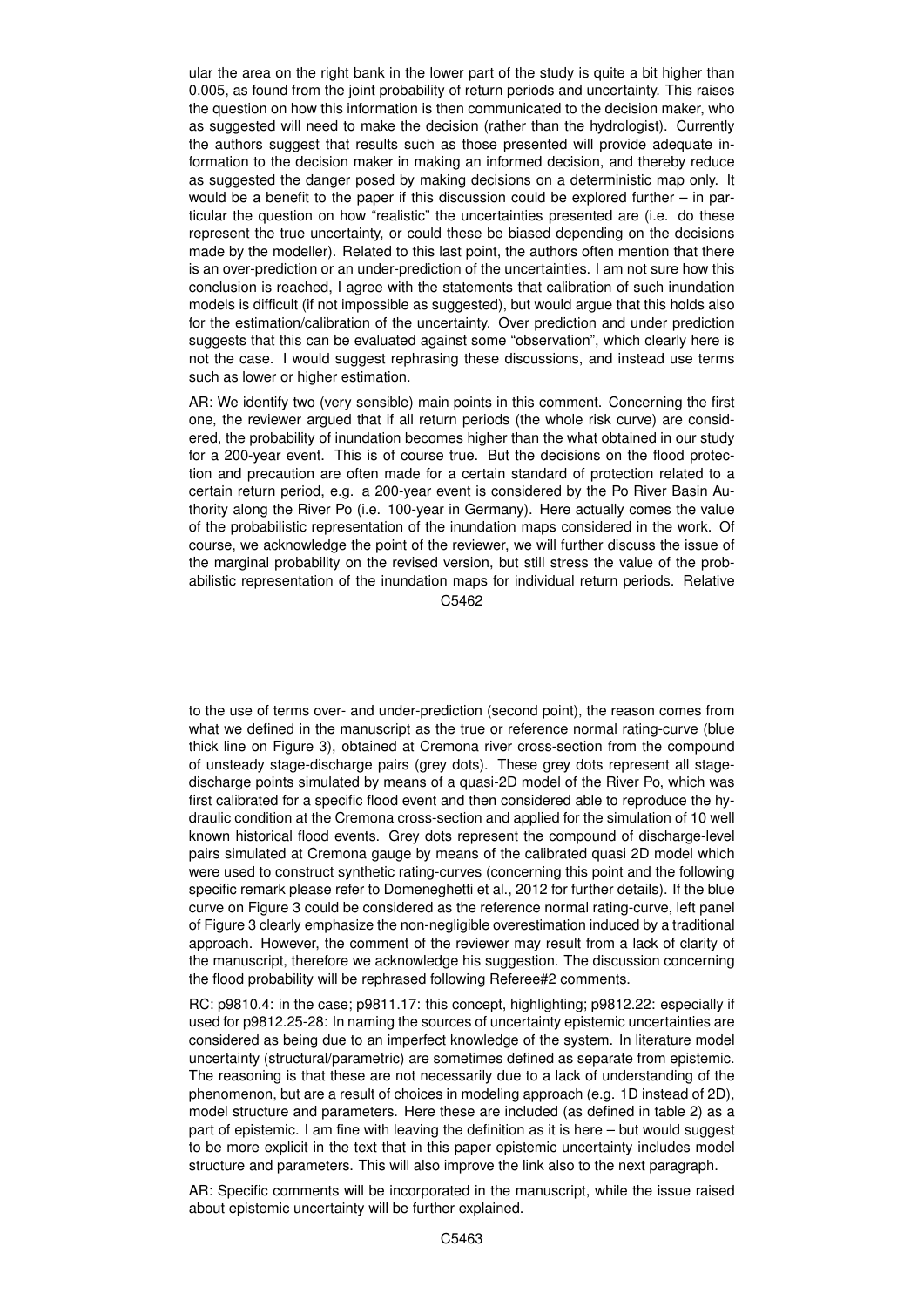RC: P9813.24 of uncertainty; P9814.10: Chains of models that describe; P9814.12: uncertainties that are summarized; P9814:13: Table 1, starting; P9814.16: uncertainty reduction that can be achieved by adopting additional information or a different procedure. P9814.17: remove "several"; P9814.18: change bold to italic (there is no bold text in the table); P9815.4: into the flood-prone area; P9815.5: The IHAM model; P9816.14 by adopting; P9816.23: termed the traditional and the constrained approach respectively, and quantifying.

AR: The text will be adjusted according to these suggestions.

RC: P9816.24-27: The approach taken in fitting the rating curves seems to raise several questions, which are to my mind quite fundamental. I think this section needs to be elaborated and made clearer. As I understand it, the maximum rated discharge at Cremona is in the order of 6000 m3/s. The rating curve for higher discharges is then based on extrapolation. This is in part done through the use of a 1D model of the reach as represented by the grey dots. The first question then is how representative such a 1D model is in extrapolating the rating curve. There are several examples in literature of 1D models underestimating stages due to an underestimation of the turbulent losses for overbank flows (see e.g. Werner and Lambert, 2007). Also there is a clear hysteresis effect in the results of the 1D model that is not considered in the rating curve formulation that is used (such a hysteresis is clearly expected in this quite flat reach). When looking at the fit of the rating curve (in particular that of the constrained approach, it would seem that more than 10% of the grey dots fall outside the 90% uncertainty bounds – which would suggest an underestimation of the uncertainty. I guess the actual ratings are not available, as this would shed a little more light on the true uncertainty in the curve. To my mind what we see here is the uncertainty due to the fit of stage-discharge pairs generated by a 1D model, which itself is an extrapolation. Does that model consider parametric uncertainty? Where is the downstream boundary? If this boundary is well downstream of Cremona, then would it not make sense to continue the model on to there – and not induce uncertainty by fitting a rating curve to

C5464

the simulation results at Cremona? What is the bank-full discharge, and has the rating curve as commonly done been divided into at least two sections to reflect in bank and out of bank conditions? In short there are many questions that need to be addressed to my mind on the representation of uncertainty in the rating curve, which as discussed later is of key importance to the authors.

AR: The description of methodologies adopted for rating-curve construction cover a fundamental role in this analysis and their understanding is important for the overall meaning of the work. Arguments raised by the reviewer are indubitably associated with a lack of clarity of the original manuscript and we agree with Referee#2 when he asks for a revision of this section. Our study, when it comes to rating-curve estimation methodologies and quantification of rating-curves uncertainty heavily relies on Domeneghetti et al. (2012). Even though it is obviously not possible to include a comprehensive and detailed explanation of this work in our manuscript , we will provide more information, making these elements clearer and the manuscript more selfcontained and self-explanatory. Concerning specifics reviewer's comments, grey dots on Figure 3 represent all discharge-stage pairs reproduced by a quasi-2D calibrated model that has Cremona as an internal cross-section (downstream boundary condition in this model is imposed at ∼300 km downstream) simulating 10 historical flood event (see also previous comment). These points (grey dots) are then used in order to mimic several synthetic field-measurements campaigns for rating-curve construction. Each synthetic campaign (made of 15 discharge-stage pairs up to 6000 m3/s) was used in order to fit a rating-curve by adopting two different methodology: traditional and constrained approach. Traditional approach consists on a simple fitting of a power law equation to the set of data, while the Constrained approach try to reduce the extrapolation error by means of only one additional point. This additional stage-discharge pair is estimated by means of a simple 1D steady-state model (different from the quasi-2D model) that also uses Cremona as an internal cross-section. This second model is calibrated referring to the maximum measured pair and is then used to estimate the maximum discharge capacity at the Cremona section. This additional point is then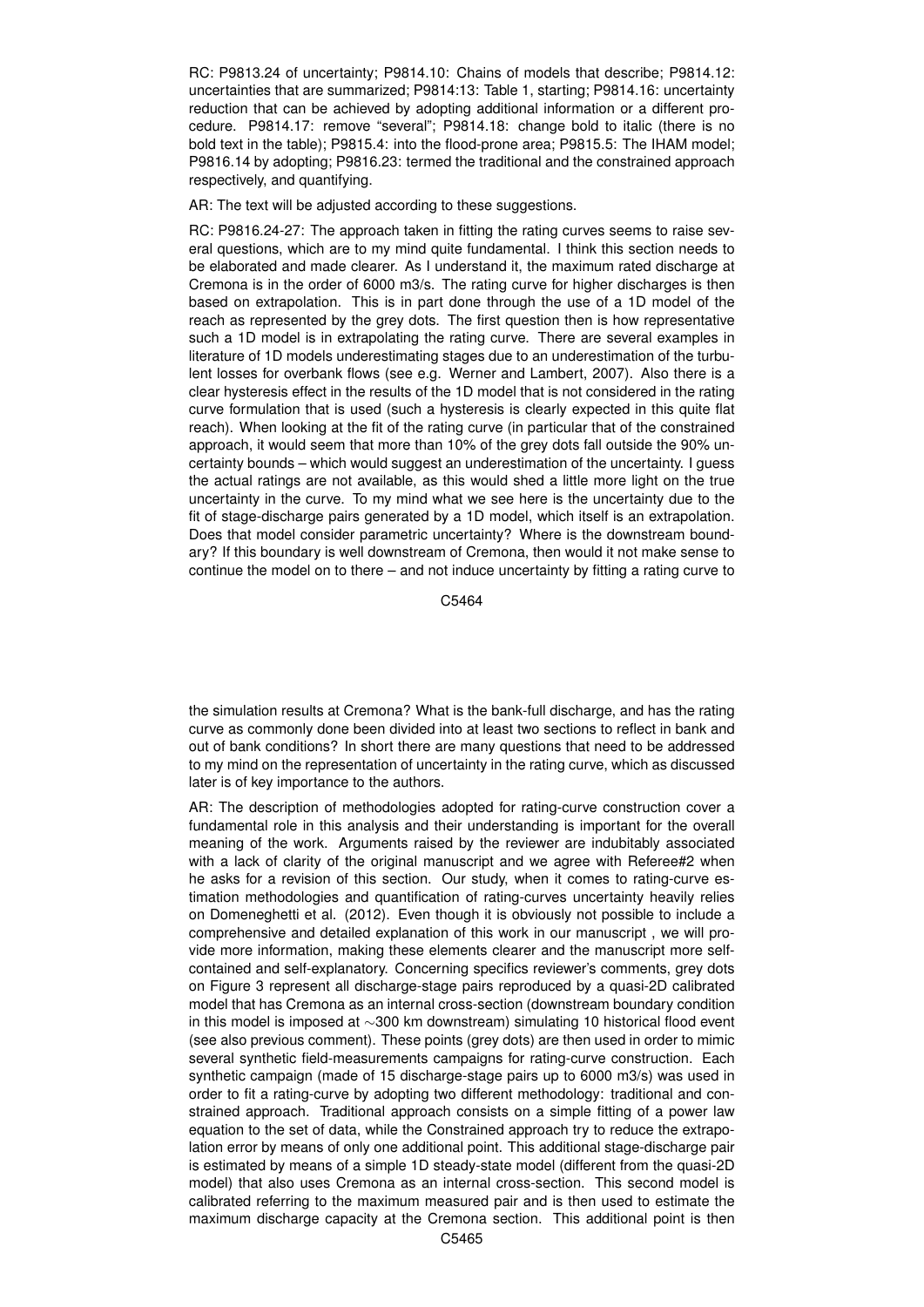used in order to reduce the extrapolation error by forcing the rating-curve trough it. The reduced bias ensured by the constrained approach is clearly evident in Figure 3, right panel, where the uncertainty range is limited and rating-curves are close to the reference on (blue line).

RC: P9817.7: By means of a one-dimensional; P9818.19: may appreciably alter the; P9819.25-27: I would like the authors to be more explicit on how the distributions of the breach parameters were sampled. It would seem logical (but perhaps data shows this to be otherwise) that the parameters such as the breach width depend on the magnitude of the overtopping (which is stated as being the primary cause of failure). This in turn depends on the event magnitude. Has this been taken into account in the sampling strategy? Also, if there is such dependence, then does it make sense to truncate the distribution, given that the observed events in 1994 and 2000 are as stated to be in the order of 50 year return period, quite a bit lower than the 200 year return period in the estimation.

AR: The reviewer raises a good point highlighting the dependence between breach width and overtopping magnitude that could be observed in reality. However, the current model version does not included this relation on the breaching dynamic estimation and this imply that every time a dike failure occur, the IHAM model randomly define the final maximum width of the breach, sampling the log-normal distribution fitted over the range of observed breaches. Considering this aspect would be interesting and could represent a further step on flood probability analysis. This aspect will be discussed and clarify on the revised manuscript.

RC: P9820.3: The breach; P9820.4: follow a normal; P9821.1-4: The volume considered here is in the 30 days around the flood peak. It may be good to reflect on the typical duration of an event in the Po in this reach. Is this sufficient? For some rivers this may not be the case. It may be useful to the reader to provide just a little insight into how the assessment was made that 30 days would suffice.

C5466

AR: The reviewer raises a good point. The time window of 30 days around the flood peak was selected as a result of the analysis of the series of annual maximum flood events observed along the Po River at the gauge at Piacenza. This time-span ensures the complete description of every flood wave (major events occurred on 1951 and 2000 are entirely described). Obviously, this time interval should not be considered as a standard duration but have to be defined for every case study in relation to the hydrological characteristics of the river basin. This discussion will be included in the manuscript.

RC: P9822.5: red dots; P9822.11: the gauge at Cremona – or – the Cremona gauge; P9822.16: the median; P9822.18: the constrained; P9822.20-22: More insight in the sampling of the RandomT rating curves may be useful. It is suggested that curves are sampled only within the 90% bounds. I am not sure I understand this. I would assume that the distribution was sampled, which would imply that some 90% of the curves sampled would fall within the 90% bounds. I would like the authors to clarify this, or if required rephrase.

AR: Reviewer is right, during the Monte Carlo simulation curves are sampled between the 90% bounds of uncertainty reported in Figure 3 (left panel for the Traditional approach, right panel for the Constrained approach). The revised manuscript will better clarify this aspect.

RC: P9824.10-12: That the area is flooded in the traditional approach is a direct result of the difference of the (extrapolated) rating curve – stages in the traditional rating curve are quite a bit higher – thus exacerbating overtopping. It may be good to add that this could have been expected.

AR: we agree with the referee and we will add his suggestions.

RC: P9825.2: I would suggest removing the word "remarkable" – as this distance is exactly what would be expected. A simple analysis of the backwater length using a "back of an envelope calculation" would likely suggest the order of magnitude.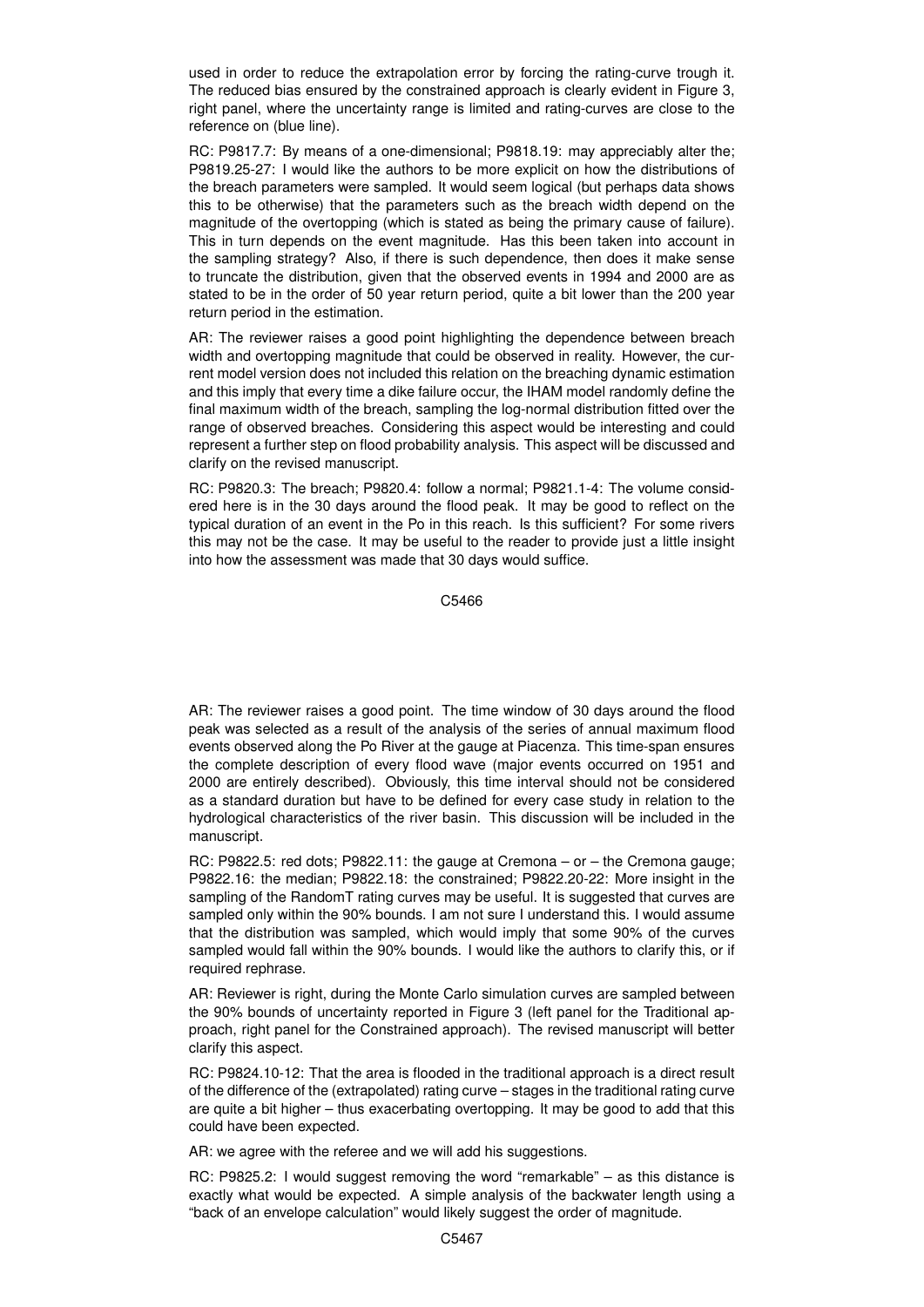AR: please see Authors' comment at the beginning.

RC: P9825.21: that this result could also be partly associated with; P9825.26: when performing real-time

AC: adjusted

RC: P9826.3: It is suggested that the hydraulic behavior of the constrained rating curve is better than that of the traditional. To be honest, I am not entirely sure I agreed with that – as it depends on how well the extrapolated 1D model represents the true rating curve which is unknown (see also general discussion). Please rephrase in the light of the discussion that is to be added on the rating curve in response to comments in the general section.

AC: The series of analyses carried out clearly shows how the constrained curve is better than the traditional one (see also Domeneghetti et al., 2012), ensuring a better estimation of the real hydraulic conditions represented in our case by means of blue line and grey dots on Figure 3. Probably this comment originates from a lack of clarity of the manuscript in the description of the two methodologies (see discussion before). We will better clarify this point.

RC: P9826.13-20: The differences between the two maps in figure-10 are to my mind quite limited. The downstream end sees little flooding – except for the lower right bank area that is flooded in all scenarios. Differences in the upstream end are limited to some small areas on the upper left bank. This is again logical given that the difference between the two is mainly the downstream boundary. The variability does not overtop the lower left bank dikes (in 100% of the runs), it overtops the right bank (in 100% of the runs), and the upstream is mainly influenced by the scenarios – which are the same in both cases. In short – I am not so sure this figure and discussion contribute all that much.

AR: The clarity of the figure is questioned also by Reviewer#1. We will revise the figure

C5468

using colors (instead of black and grey) to better highlight differences, and we will use zoom-in panels with independent scale-bars to better show that the differences in terms of floodable area are far from being small. In our opinion the figure is functional to the discussion of effects of rating curve uncertainty and use of deterministic/probabilistic maps. We will revise it as described, but we are also open to drop the figure is the Associate Editor recommend us doing so.

RC: P9826.21: upstream of the downstream end; P9827.3: the decision-maker ; P9827:21-23: suggest the initiation of retrogressive erosion and the presence of a non-negligible danger of piping (Coratza, 2005). This aspect . . .; P9826.24: the piping.

AR: all corrections will be adopted on the revised version.

RC: P9286.24 - 29: I am not so sure this section contributes and as is currently phrased actually to my mind leads to confusion. First it is accepted that overtopping is the main cause of breach. Then it is stated that the geological controls are of importance and need to be studied more. Bearing in mind the fact that historical evidence is from a 1:50 year event - and that the analysis here is for a 1:200 year event, the question then arises how representative the parameterisation of the breach model used is, which leads to the result that the main process leading to breaching for the 200 year event is indeed overtopping. It would be good to elaborate more on this in the discussion. AR: May be the Referee's comment is relative to P9827.24-29. The aim of this section was to emphasize one of the possible weaknesses of the analysis, highlighting that even if overtopping appeared to be the only phenomena responsible for dike breaches for the 200 year event, evidences of sandboils experienced during the most recent flood events suggest the presence of retrogressive erosion that imply that other breaching mechanisms should not be excluded a priori.. The section highlights that these results are affected by uncertainty which is due to the limited knowledge of dike properties (geometrical and geotechnical characteristics) and to the uncertainty involved on piping analysis. In particular, concerning the latter aspect, Vorogushyn et al. (2009),